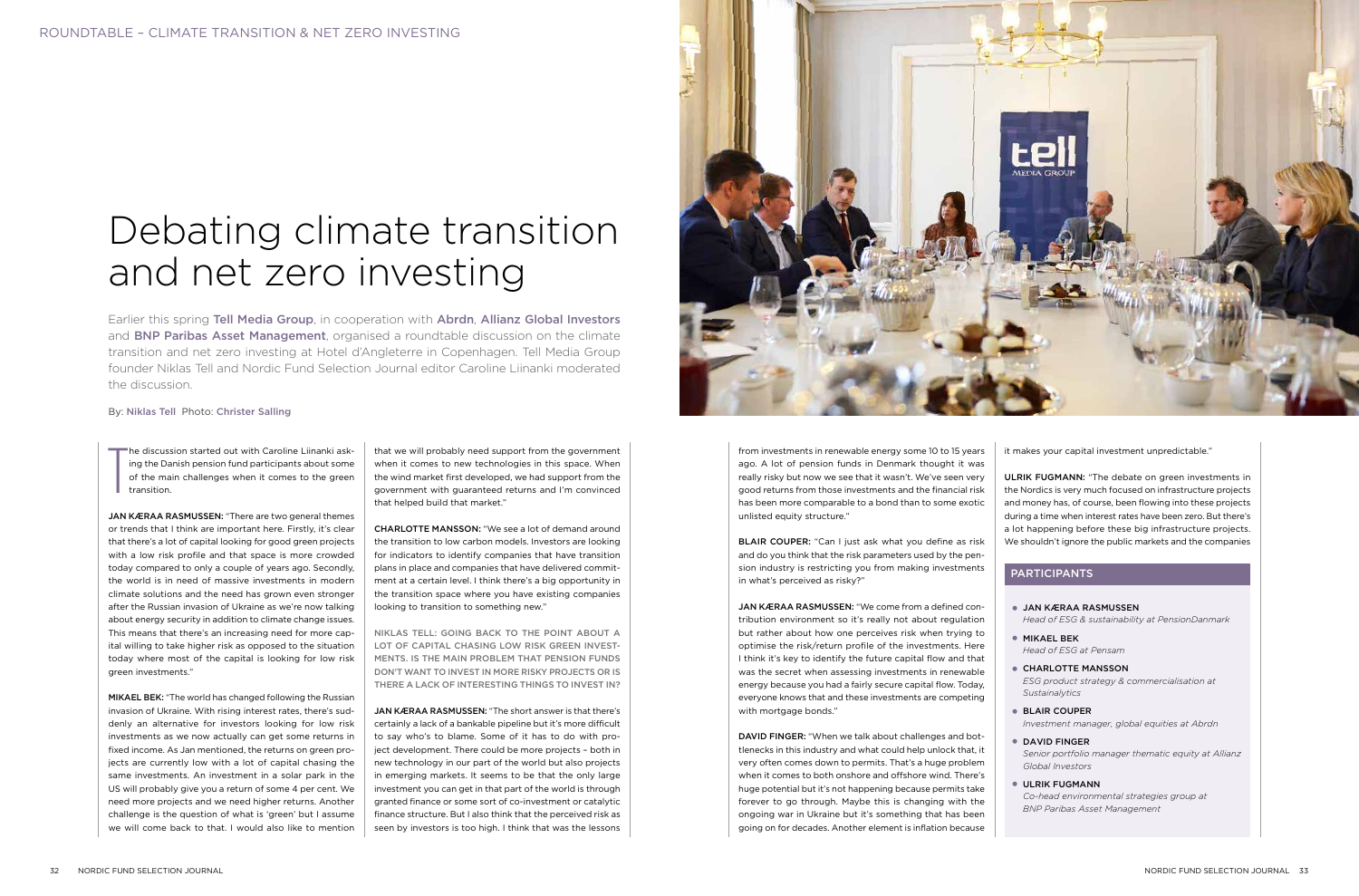that are working on technologies and solutions to help improve the ultimate infrastructure project – be that a solar or a wind park. I really feel that this is a piece of the puzzle that's missing from the dialogue. Part of the problem is benchmarking because pension funds are not incentivised to go into investments with a high tracking error, which these investments by definition would mean."

### ROUNDTABLE – CLIMATE TRANSITION & NET ZERO INVESTING



MIKAEL BEK: "We're not actively taking bets on individual companies as we invest passively in public markets and therefore follow a benchmark. Our active bet in public market is the selection of benchmark and we changed our benchmark a couple of years ago to a climate change benchmark. Also, there's a lot of development going on in constructing new benchmarks."

CAROLINE LIINANKI: IS THAT ENOUGH? ARE YOU ABLE TO CAPTURE THESE NEW TECHNOLOGIES AND THESE NEW COMPANIES THAT ARE HELPING TO DRIVE THE GREEN TRANSITION?

MIKAEL BEK: "No, we're not. Maybe we need to do some smaller satellite portfolios to add more spice."

CHARLOTTE MANSSON: "Do you feel there are enough interesting benchmarks for you to follow or is further innovation needed?"

MIKAEL BEK: "I think further development would be beneficial."

ULRIK FUGMANN: "I think both more development on benchmarks and satellite portfolios are great ideas. When we look at our investment universe – and we run fairly dark green portfolios – and compare to MSCI ACWI, we find that only about 3 per cent qualify as environmental solution providers according to our methodology. One challenge today is that a lot of the indices tend to focus on companies with a low carbon footprint. Netflix doesn't have a big carbon footprint and Google doesn't have a big carbon footprint but a lot of the companies that are solution providers and are important in creating solutions for the climate transition actually have a carbon footprint. By following the index, investors tend to miss out on these."

BLAIR COUPER: "It's a limited measure as we only really have decent data for scope 1 and 2 and if you're focusing on reducing that number, you will typically avoid manufacturers and these will include the companies that manufacture the things we need in order to manage the transition. Also, if you would go for a really low carbon footprint based on scope 1 and 2, you would probably

JAN KÆRAA RASMUSSEN: "We've taken some 10 per cent of our listed equities and put that into two different sustainable portfolios focused on thematic investments. One of these is internally managed and the other is externally managed. So we're moving in that direction. Of course, the development of forward-looking net zero-aligned benchmarks is an important task going forwards. That has not been solved yet. I would also like to come back to the question raised by David on permits and I agree that it's a big problem in Europe and it's important to speed up that process. On an overall level, I would say that we are active on many fronts when it comes to the green transition. When we do direct investments in infrastructure projects, we typically do them with large industrial partners such as Maersk, DSV or for example Volkswagen on batteries. We're of course also active owners in listed companies and we hold a lot of discussions and dialogues with companies on their transition plans. I agree that it's important to look at both the public market as well as private market investments in order to help secure a green transition."

JAN KÆRAA RASMUSSEN: "The problem with all the metrics we have talked about is that they are backwards looking and what we're trying to do is change the future. You need some sort of forward-looking methodology, especially when it comes to heavy emitting companies and sectors. The transition pathway initiative is useful input but it's not ready to stand on its own yet, so we have to combine it with our own assessment."

NIKLAS TELL: WE'VE TOUCHED ON CARBON FOOTPRINTS – IS THAT A USEFUL MEASUREMENT AND DOES IT HELP IN REDUCING CLIMATE CHANGE RISK?

# "The problem with all the metrics we have talked about is that they are backwards looking and what we're trying to do is change the future"

invest a lot in banks but then you have to ask yourself who they are supplying capital to and who they are investing in. Scope 3 data is patchy at best but the jump we really need to make is to scope 4, which is about avoided emissions."

CHARLOTTE MANSSON: "We supply carbon footprint data and one frequent topic of conversation with clients is what do you do with the information if an analysis shows that a majority of the carbon footprint comes from 2 per cent of the portfolio, for example. So to answer your question, this is not enough to capture the climate risk in your portfolio. The carbon footprint should probably be seen as a snapshot that gives you an indication of your current exposure."

ULRIK FUGMANN: "As many have said, it's not a perfect measure that will give you all the answers and that's why we're talking about handprint instead of footprint. What we mean by that is focusing on what the companies do. So I'm less interested in Exxon lowering their carbon footprint marginally than finding a solutions provider that will really help us get to net zero.

BLAIR COUPER: "Here, I also think it's important to look at green revenues and ask if it's more interesting to invest in a large cap with some 20 per cent green revenues or invest in a smaller company with 100 per cent green revenues. Which will have the biggest real impact?"

DAVID FINGER: "When we talk about the carbon footprint, I don't think it makes sense to only have a snapshot and compare one portfolio to another. Over a certain period of time, you do get an indication but then you can always question if investing more in finance and tech and avoiding manufacturers is the right path. However, as active managers, engagement as well as pushing companies to provide a credible path towards net zero is important."

CAROLINE LIINANKI: THESE CHALLENGES AROUND CAR-BON MEASUREMENT – WHAT DOES THAT MEAN WHEN IT COMES TO THE GOAL OF ACHIEVING A NET ZERO PORTFOLIO?

BLAIR COUPER: "One challenge with transition pathways is that it's painted as one line where in fact it's highly uncertain and will depend on regulatory and technology developments. You really need scenario planning to understand which kinds of risks you're willing to take with regards to different pathways as an investor."

CHARLOTTE MANSSON: "Just to comment on the data and the fact that a lot is looking backwards, which is correct. In some ways, we're stuck in the past. There are, however, a lot of things happening and we do look at commitment levels and capex and we also use some predictive modelling and AI in order to provide a more forward-looking picture."



MIKAEL BEK

Head of ESG at Pensam. Before joining the Danish pension company as a senior analyst in 2016, he worked as a senior portfolio manager at PFA Asset Management, Sampension and Sparinvest. He is also a board member of Dansif, the Danish responsible investment association.



#### CHARLOTTE MANSSON

Senior vice president, ESG product strategy & commercialisation at Sustainalytics. Having worked with ESG for more than 15 years, she has previously held positions at GES International, Ethix SRI Advisors and Reprisk.

#### JAN KÆRAA RASMUSSEN

Head of ESG & sustainability at PensionDanmark. Prior to joining the Danish pension company in 2019, he was director of business development at PBU and he has also worked as a chief economist at the Danish confederation of trade unions.



– Jan Kæraa Rasmussen, PensionDanmark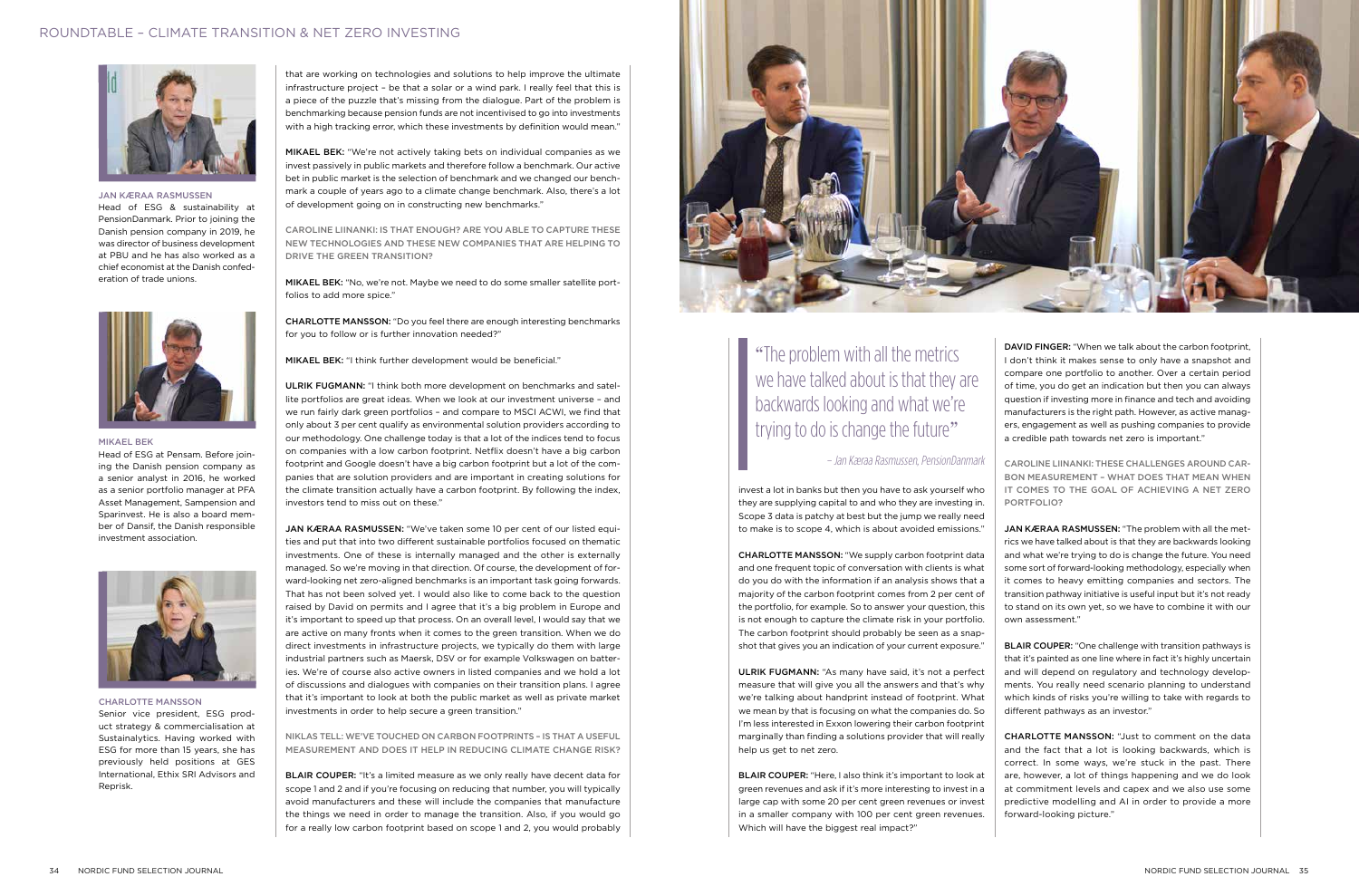

MIKAEL BEK: "We have to remember though that three years ago, we had nothing and now we have a lot. Things are moving in the right direction and I'm actually optimistic when it comes to data."

CHARLOTTE MANSSON: "As you say, a lot of things are happening and being part of Morningstar, we have access to millions of datapoints. We actually have a data 'lake' where we can go fishing when we need to put together solutions and when we don't have the data, we're able to influence the development of standardised reporting frameworks by responding to regulatory consultation processes. We're also able to put some kind of pressure on companies to start reporting in a more coherent way because the data goes into our ratings, which is then used widely by investors."

ULRIK FUGMANN: "It's all about data these days and it's almost as if it's a data war. However, I also think that simple is good and by asking some simple questions when you look at a company, you can come a long way. Is the company providing a product or service that in some way helps improve the environment? That's one type of company. The other type of company is one which has environmental potential – for example a steel company that could produce steel in a more carbon-efficient way. I think this is a good way of framing one's thinking. We're not going to get to net zero if we only focus on companies where there's a potential to lower the carbon footprint. I do think we need to make investments in the companies that will provide the products and services that will actually take us to net zero. To me, it seems as if there's confusion between low carbon investing and environmental impact investing."

JAN KÆRAA RASMUSSEN: "I think this is why the EU regulation is fairly comprehensive. Nobody wants to be in invested in a company that has high environmental scores if it's very bad when it comes to human rights issues, for instance. One example of a conflict is when you invest in forestry. You will have the best climate impact in a growing forest, so you will harvest regularly to have a good growth. However, if you want to optimise for biodiversity, you should probably just let it grow and never harvest. I think the regulation from the EU is comprehensive and it's working for us."

CHARLOTTE MANSSON: "I have to disagree a little bit because I don't think it's that simple. When you're looking at a company's net impact, you can have a company that's providing a fantastic product or service with a positive impact but they're producing it in a way that violates several SDGs, or whatever framework you're using. I therefore don't think it's that easy any longer to determine what's a 'good' or 'bad' company."

DAVID FINGER: "Something that has to be standardised going forward is SFDR and what's classified as an Article 8 or Article 9 fund. You might have human rights problem in China in the solar value chain, for example. Would that still classify to be part of an Article 8 product? We really need common ground on this as we're far from having that today."

BLAIR COUPER: "I have to disagree on that. I don't think it's working at all. With SFDR, what we see is that asset managers have realised that they can only raise

# "I agree that there are many difficulties with the current EU regulation but I do think that the framework is promising"

MIKAEL BEK: "I think the good thing about the taxonomy is that it creates a level playing field because today, I might say something is green and you might say something else is green. In Denmark, we have to report on our green investments and the media has looked into that and it's all over the place. Hopefully, we will all report in a similar way when we have the taxonomy up and running."

DAVID FINGER: "I would disagree because if you have a global portfolio, a European solution really won't help unless you have data available through a third party that's able to bridge that gap. I think it will take some time until you have data transparency across the whole universe."

money if they have an Article 8 or Article 9 fund. What that means is that we now have funds that perform deep ESG due diligence and are greener than green that are classified in the same way as funds trying to be something they're not. To me, it's almost like sanctioned greenwashing. When it comes to the EU taxonomy, we have people deciding what's green and what's not and it becomes a bit strange when we have natural gas classified as a green investment." the framework is promising. We would like it to be more forward-looking and focus more on capex rather than revenues, for example." ULRIK FUGMANN: "Do we really need the EU to tell us what's green?" MIKAEL BEK: "Yes, I actually think we do."

ULRIK FUGMANN: "We're now even talking about including the defence industry in the taxonomy due to the invasion of Ukraine and I think that shows the danger of the taxonomy. I think you see the problem from the different views around this table where asset managers are critical. When we make investment decisions and when we dig into the details of individual companies, you see these inconsistencies."

MIKAEL BEK: "I certainly agree that metrics are more important than assessments – we use data providers for the data and not for the rating. I agree that there are many difficulties with the current EU regulation but I do think that







ULRIK FUGMANN: "I think there are elements to the taxonomy that are great but it's not rocket science to define what's green. Once you have come up with what you're trying to achieve, I don't think it's that complex."

CHARLOTTE MANSSON: "I don't think we should forget who's sitting around this table. You're all very advanced in these questions but I meet a lot of investors that really need help in framing what's green and what's not."

MIKAEL BEK: "Hopefully, we will also avoid greenwashing with a common framework."

BLAIR COUPER: "As I said earlier, I think it's the other way around. Because the SFDR is so vague, it's actually encouraging greenwashing because it's up to us as asset managers to define what's a sustainable investment."

JAN KÆRAA RASMUSSEN: "In the medium term, the question is what will have the biggest impact on mitigating climate change and helping the green transition – a well-managed Article 8 fund that also invest in high emitters and where the manager through active ownership tries to lower the carbon footprint or a very clean Article 9 fund? As a climate-friendly investor, I think we should be able to do both."

# ROUNDTABLE – CLIMATE TRANSITION & NET ZERO INVESTING

#### DAVID FINGER

Senior portfolio manager thematic equity at Allianz Global Investors. He joined the company in 2006 and became part of the European research department in 2008. He is currently responsible for metals & mining strategies and the Allianz smart energy fund.



#### ULRIK FUGMANN

Co-head of the environmental strategies group at BNP Paribas Asset Management. Before joining the company in 2019, he was CIO and co-founder of North Shore Partners. He began his career at Goldman Sachs in London, where he spent 11 years investing thematically.

#### BLAIR COUPER

Investment manager, global equities at Abrdn. He joined the asset manager in 2014 and moved to the global equity team as an investment analyst in 2018. He is currently a portfolio manager for the global innovation fund as well as the global climate and environment fund.



– Mikael Bek, Pensam